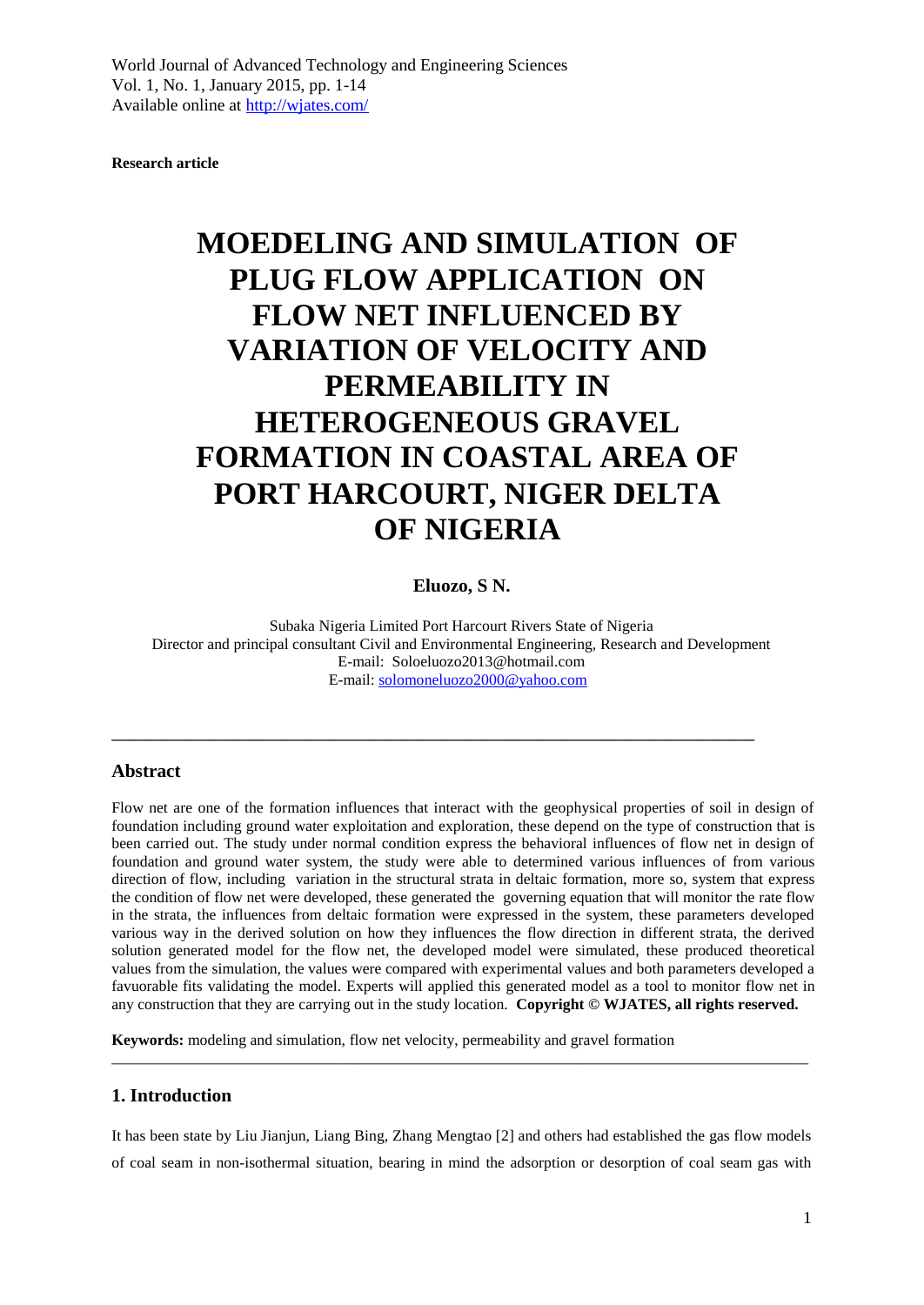variation of temperature. Both Liu Jianjun [3] and Wang Ziming [4] had studied the trouble of three field joined in the procedure of in water, oil and gas field development, but had not known a precise solving method of other structure influences such as heat field model and the decoupling idea of three field coupled, these had no example of simulates temperature field. Based on the study of Zhao Yangsheng, Bruel and Zhongjing Renyan and others, Liang Bing etc [5] (2001), Wang Ruifeng etc [6] (2002) developed the mechanical -hydro- hermo coupling equations of three-dimensional fracture network block fractured media and high-temperature rock. Wu Yanqing [7] had established disseminated parameter model of continuous medium for three coupled of the seepage field, stress field and temperature field by applying the device assessment and hybrid analysis method. Kong Xiangyan [8] and others based on linear thermo elasticity theory of porous materials small deformation, bearing in mind the changes of fluid density, solid compactness and porosity in relation to pressure and temperature, changes of liquid viscosity in relation to temperature, giving a full and easily thermo-hydromechanical coupling equations. Since some of the coupling process (such as nuclear waste repository safety assessment) need to simulate several decades or even longer, the equations highlighted the differential of strain on time, discussed the solving methods, emphasis on the results in different engineering applications, also discussed briefly to other more complex situations. Xue Qiang [9] based on theory of porous media, variety of mechanics and multiphase seepage mechanics, initial research of contaminants transports, change in porous media problem, established mathematical mode of pollutant migration under multi-field coupling, to provide theoretical basis for the prediction problem of solving ecological pollution. Song Shaoyun[10] had given differential equations control by a number of field, modelled for the multi-field coupling issues, and proceeding detailed study for coupling relationship, giving 14 kinds of coupling relationship about displacement field, flow field, electric field, magnetic field and temperature field, analyzed it by using tables of phase diagram. Xu Hehua, Zhou and, Chenglong [14, 15]. And others major considered coupling between temperatures, flow rate, pressure, established of a multi-field non-linear mathematical model of the interactional coupling. Ignored the impact of sediment compaction items, also had not considered the temperature and pressure source term. Li Ning [12] and others based on frozen multiphase medium static equilibrium equation, conservation of mass and conservation of energy, soil structure and ice pieces as accepted, the transfer mechanisms between water and water ice phase transition mechanism, derived differential governing equations for temperature field, deformation field, and moisture field coupled problem in turkey frozen, ice and water medium systematically. Sheng Jinchang [13] assumed that the phase fluid is midphase flow, solid medium is non-boiling saturated and thermoelastic porous media, given fully coupled mathematical model of hydro-mechanical-thermo of porous rock; the model consisted of mutual coupling equations of fluid mass conservation equation, the mechanical balance equation and the energy equation, which contains a number of coupling terms, and define a series of constitutive and coupling variables Zhou and, Chenglong [14, 15].

#### **2. Governing equation**

*N*

$$
V \frac{\partial q}{\partial z} K \frac{\partial q}{\partial t} + \frac{N_f}{N_a} \frac{\partial q}{\partial z}
$$
 (1)

$$
V\frac{\partial q}{\partial z} - \frac{\partial q}{\partial z} = \frac{\partial q}{\partial z} + K + \frac{nf}{Nd}
$$
 (2)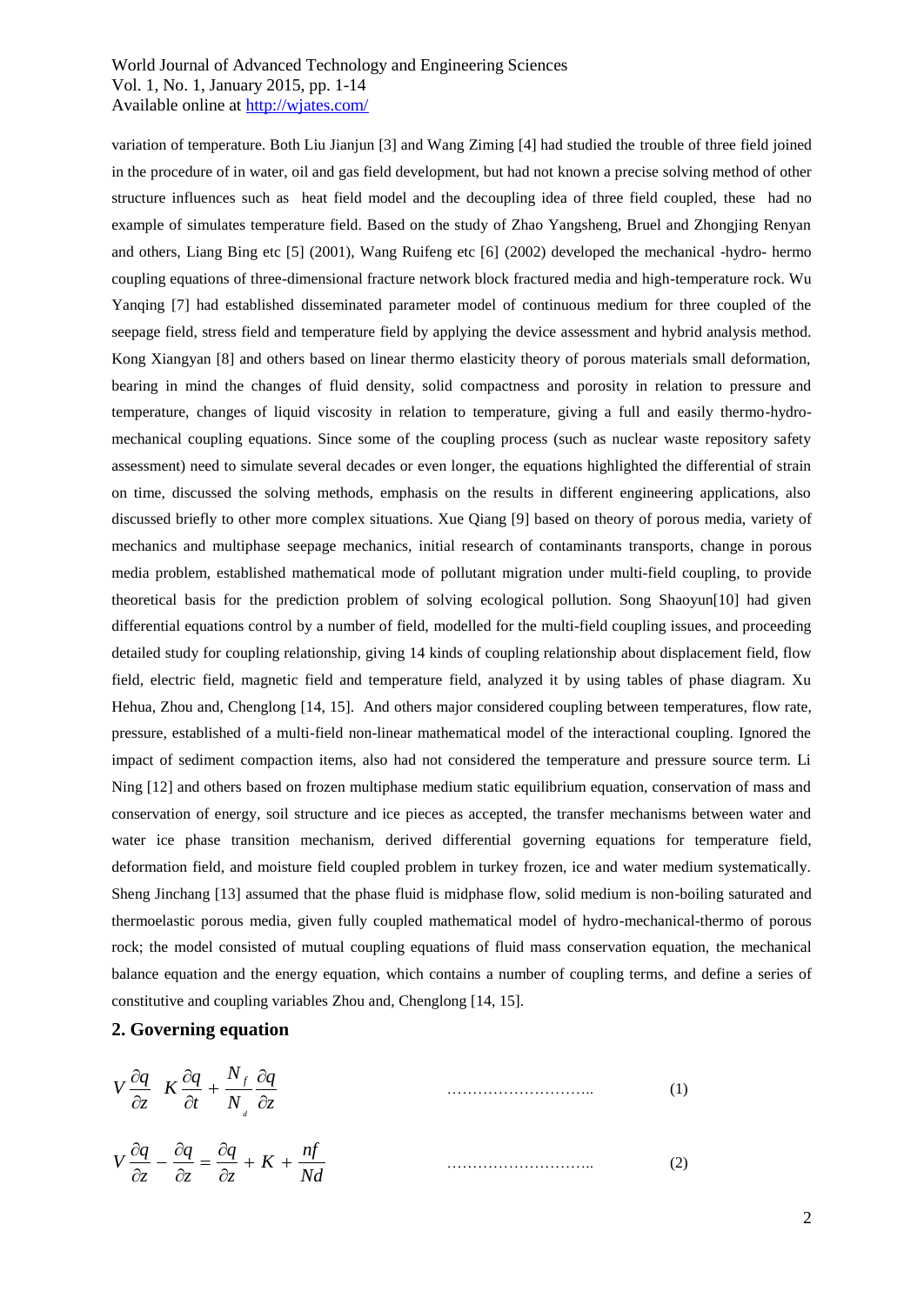# World Journal of Advanced Technology and Engineering Sciences Vol. 1, No. 1, January 2015, pp. 1-14

Available online at http://wjates.com/

$$
(V-1)\frac{\partial q}{\partial z} = \frac{\partial q}{\partial z} + K + \frac{n f}{N d}
$$
\n(3)

$$
(V-1)\frac{\partial q}{\partial z} = \frac{\partial q}{\partial t} \tag{4}
$$

$$
0 = \frac{\partial q}{\partial z} + K + \frac{nf}{Nd}
$$
 (5)

i.e. 
$$
\frac{\partial q}{\partial z} = -K + \frac{n f}{N d}
$$
 (6)

From (5), integrate directly

$$
q = \left(-K - \frac{nf}{Nd}\right)t + q_1 \tag{7}
$$

From (6) 
$$
(V-1)\frac{\partial q}{\partial z} = \frac{\partial q}{\partial t}
$$
  
Let  $q = ZT$  (8)

$$
\frac{\partial q}{\partial z} = Z^1 T \tag{9}
$$

$$
\frac{\partial q}{\partial t} = ZT^1 \tag{10}
$$

Substitute  $(9)$  and  $(10)$  into  $(3)$ , we have

$$
V - 1 Z^{1} T = \left( K + \frac{nf}{Nd} \right) Z T^{1}
$$
 (11)

$$
V - 1\frac{Z^1}{Z} = \left(K + \frac{nf}{Nd}\right)\frac{T^1}{T}
$$
\n(12)

$$
V - 1\frac{Z^1}{Z} = \phi \tag{13}
$$

$$
\left(K + \frac{nf}{Nd}\right)\frac{T^1}{T} = \phi\tag{14}
$$

From (13) 
$$
\frac{Z^1}{Z} = \frac{\phi}{V - 1} Z
$$
 (15)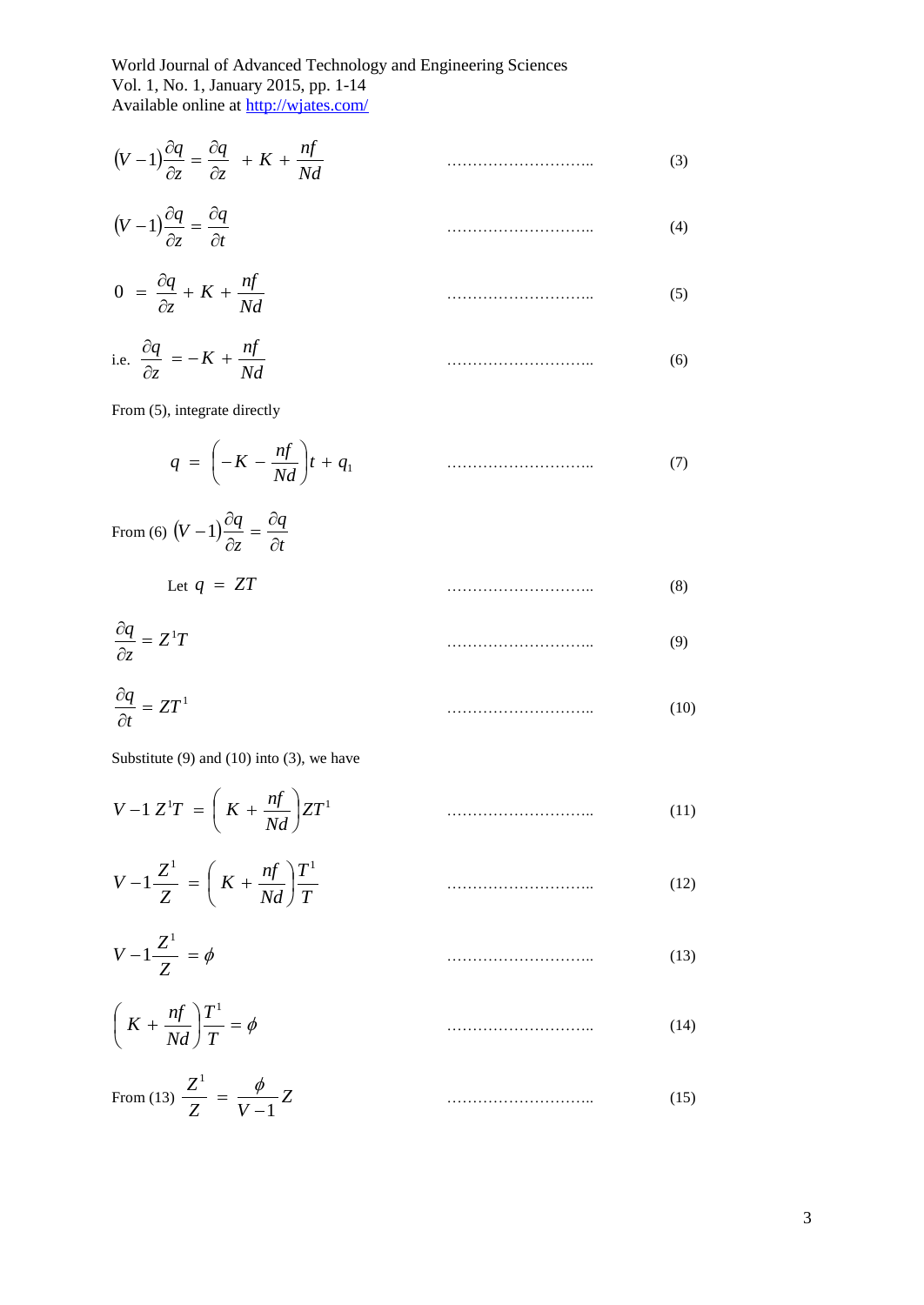In 
$$
Z = \frac{\phi}{V - 1} Z + q_3
$$
 (16)

$$
Z = A e^{\frac{\phi}{V-1}Z} \tag{17}
$$

From (14)  $K + \frac{ny}{M} \left| \frac{1}{T} \right| = \phi$ J  $\left(K+\frac{nf}{M}\right)$  $\setminus$  $K +$ *T T Nd*  $K + \frac{nf}{M}$ 

$$
T = \frac{\phi}{K + \frac{nf}{Nd}}
$$
 (18)

$$
\ln T = \frac{\phi}{K + \frac{nf}{Nd}} t + q_3 \tag{19}
$$

$$
T = B\ell^{\frac{\phi}{K + \frac{nf}{Nd}t}}
$$
 (20)

Put (17) and (20) into (8) yield:

 $\mathcal{L}$ 

$$
q_2 = A e^{\frac{\phi}{V-1}Z} \bullet B e^{\frac{\phi}{K + \frac{n f}{Nd}t}}
$$
\n(21)

$$
q_2 = AB \left( \frac{\frac{z}{v-1}}{v} + \frac{\frac{t}{K + \frac{nf}{Nd}}}{\frac{1}{V}} \right) \phi \qquad \qquad (22)
$$

Hence general solution becomes

$$
q[Z,T] = q_1 + q_2 \tag{22}
$$

$$
q[Z,T] = AB \left( \frac{Z}{V-1} + \frac{t}{K + \frac{nf}{Nd}} \right) \phi
$$
 (23)

### **3. Materials and Method**

Falling-head test method is the method applied. This method is usually employed to determine a coefficient of permeability for fine grain soil. The soil sample is usually undisturbed and very often the u 4 sampling tube can be used as container during the test. A coarse filter screen is placed at the upper and lower ends of the sample tube. The base of the sample tube is connected to the water reservoir, to the top of the sample tube is connected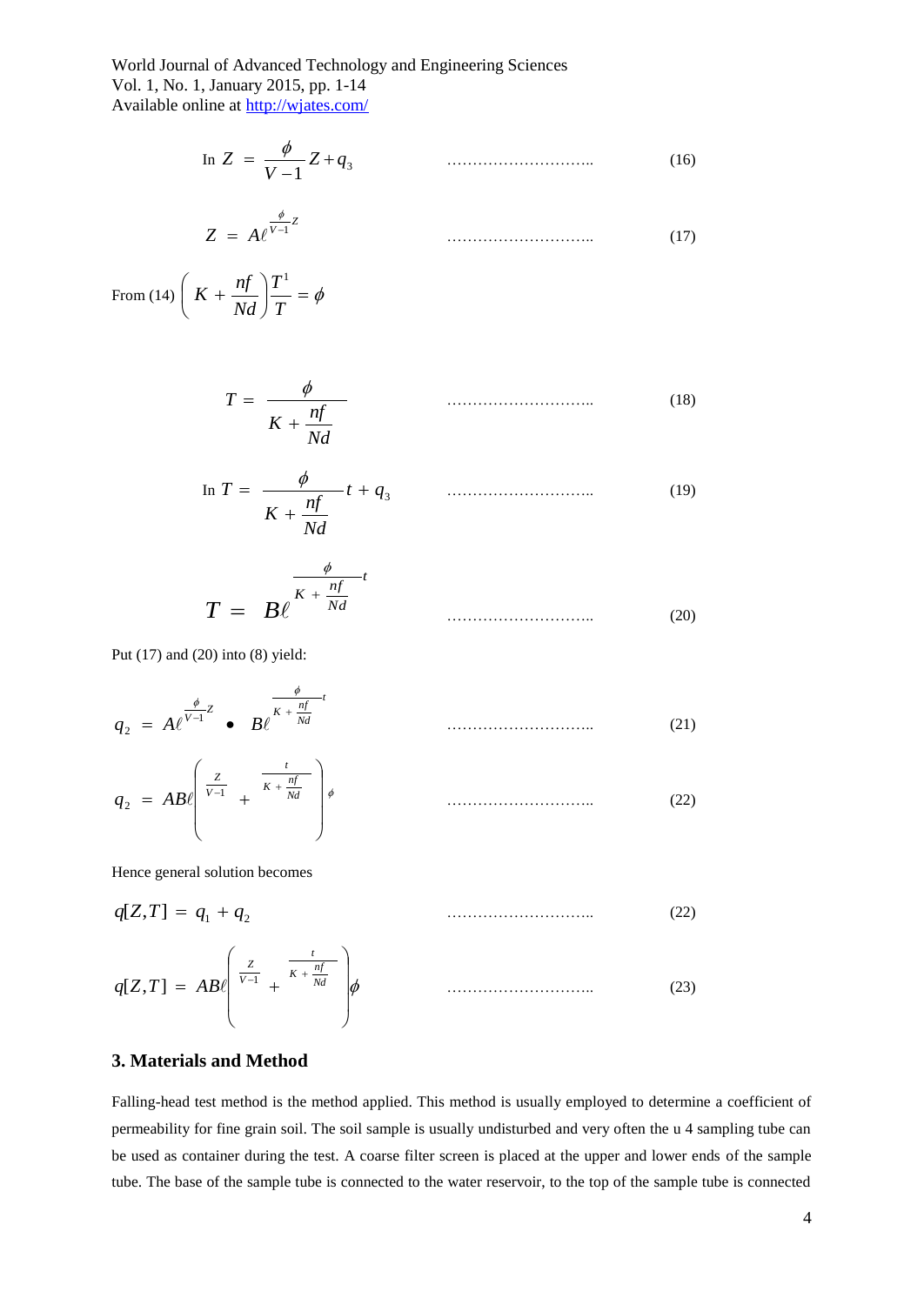a glass stand pipe of known cross section area. This pipe is filled with water as the water seeps down through the soil sample; observations are taken of time versus height of water in the standpipe above base reservoir level. Series of tests are performed, using different sizes of stand pipe and the average value of the coefficient of permeability is taken. Note must be taken of the unit of weight of the sample's moisture content.

Furthermore, falling-head permeability test using the standard mild parameter, a substantial head loss can occur through the thick porous stone in the base. The small water entry orifice through the cap may produce a sample cavity from local flow condition. Care is required to produce a water tight system. Use a mater stick to obtain the hydraulic head h1 and h2. In the falling test, since water flow through the sample as the level of water in the stand pipe drop over a time interval at the rate of flow can determine the value of *k* by plotting in pole against it and finding the gradient. Notice that in a falling head test, the effective stresses change because the pore pressure change as the level of water in the standpipe falls. Any volume changes that occur as a result of these changes of effective stress have to be neglected. Value of the coefficient of permeability measured in laboratory permeability test are often highly inaccurate, for a variety of reasons such as autotrophy (i.e. value of *k* is different for horizontal and vertical flow) and small sample being unrepresentative of volume of soil in the ground and in practice value of *k* measure from insitu test are much better. Its sample are collected from bore hole drilling site (i.e. aquifer material) through insitu method of sample collection on a sequence of 3 metres interval in several locations, but notice is taken on the dynamics of the sample based on the type of deposition. Other tests include void ratio and porosity for all the study area.

#### **4. Result and Discussion**

Results and discussion are presented in tables including graphical representation of flow net in a Batch system conditions

| Depth [M] | <b>Flow Net</b> |
|-----------|-----------------|
| 2         | $1.62E-03$      |
| 4         | $1.62E-03$      |
| 6         | $1.62E-03$      |
| 8         | $1.62E-03$      |
| 10        | 1.63E-03        |
| 12        | $1.63E-03$      |
| 14        | 1.63E-03        |
| 16        | 1.63E-03        |
| 18        | $1.63E-03$      |
| 20        | 1.63E-03        |

| Table 4.1: Plug Flow Method on Flow Net at Different Depth |  |  |  |
|------------------------------------------------------------|--|--|--|
|------------------------------------------------------------|--|--|--|

**Table 4.2: Plug Flow Method on Flow Net at Different Time**

| Time per day | <b>Flow Net</b> |
|--------------|-----------------|
|              | $1.62E-03$      |
|              | $1.62E-03$      |
|              | $1.62E-03$      |
|              | $1.62E-03$      |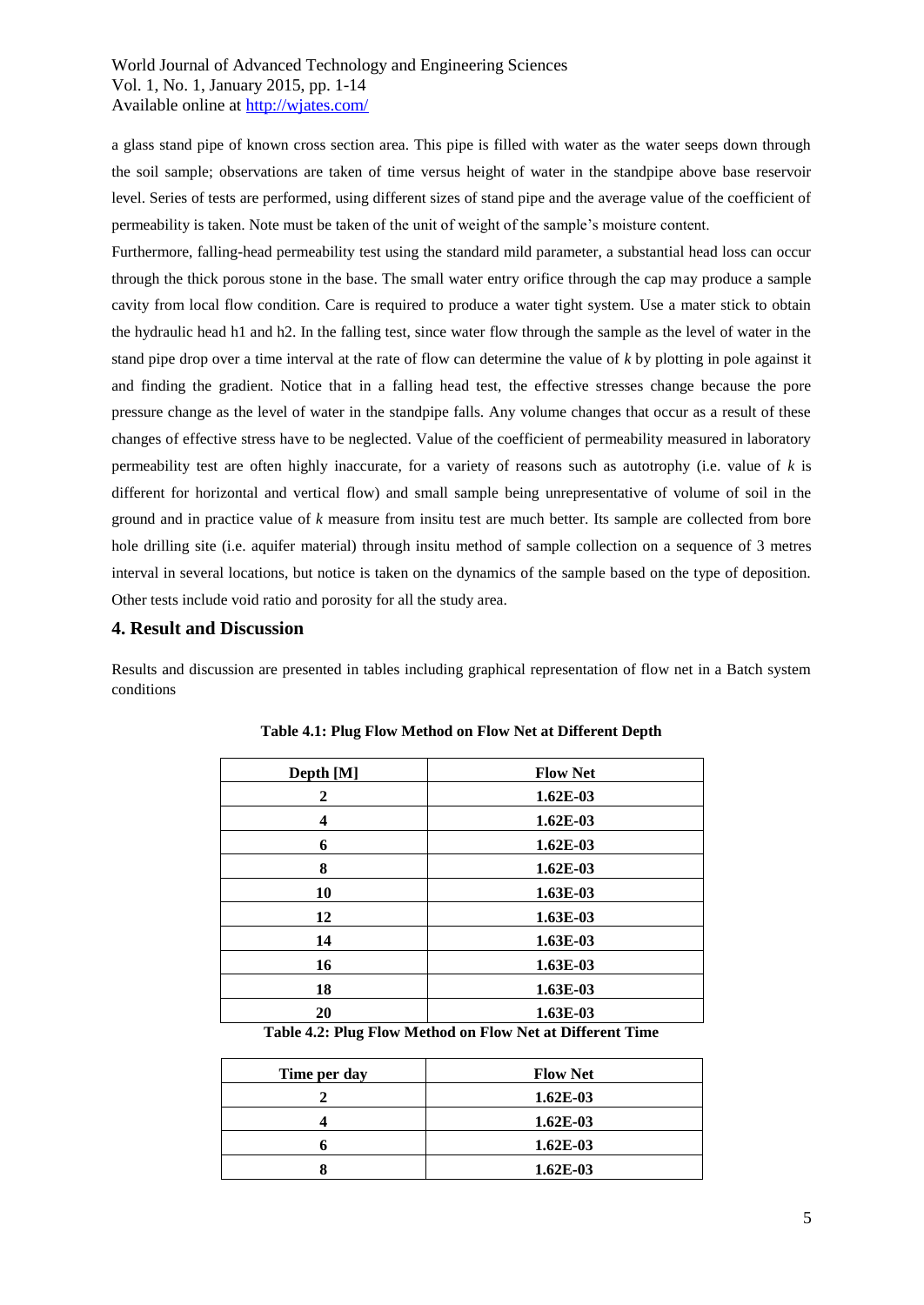| 10 | 1.63E-03 |
|----|----------|
| 12 | 1.63E-03 |
| 14 | 1.63E-03 |
| 16 | 1.63E-03 |
| 18 | 1.63E-03 |
| 20 | 1.63E-03 |

# **Table 4.3: Plug Flow Method on Flow Net at Different Time**

| Time per day | <b>Flow Net</b> |
|--------------|-----------------|
| 2            | $1.62E-03$      |
| 4            | 1.63E-03        |
| 6            | 1.63E-03        |
| 8            | $1.64E-03$      |
| 10           | 1.64E-03        |
| 12           | 1.65E-03        |
| 14           | 1.65E-03        |
| 16           | 1.66E-03        |
| 18           | 1.66E-03        |
| 20           | 1.67E-03        |
| 22           | 1.67E-03        |
| 24           | 1.68E-03        |
| 26           | 1.68E-03        |
| 28           | 1.69E-03        |
| 30           | 1.69E-03        |

# **Table 4.4: Plug Flow Method on Flow Net at Different Depth**

| Depth [m] | <b>Flow Net</b> |
|-----------|-----------------|
| 0.2       | $1.62E-03$      |
| 0.4       | 1.63E-03        |
| 0.6       | $1.63E-03$      |
| 0.8       | 1.64E-03        |
| 1         | $1.64E-03$      |
| 1.2       | 1.65E-03        |
| 1.4       | 1.65E-03        |
| 1.6       | 1.66E-03        |
| 1.8       | 1.66E-03        |
| 2         | 1.67E-03        |
| 2.2       | $1.67E-03$      |
| 2.4       | 1.68E-03        |
| 2.6       | 1.68E-03        |
| 2.8       | 1.69E-03        |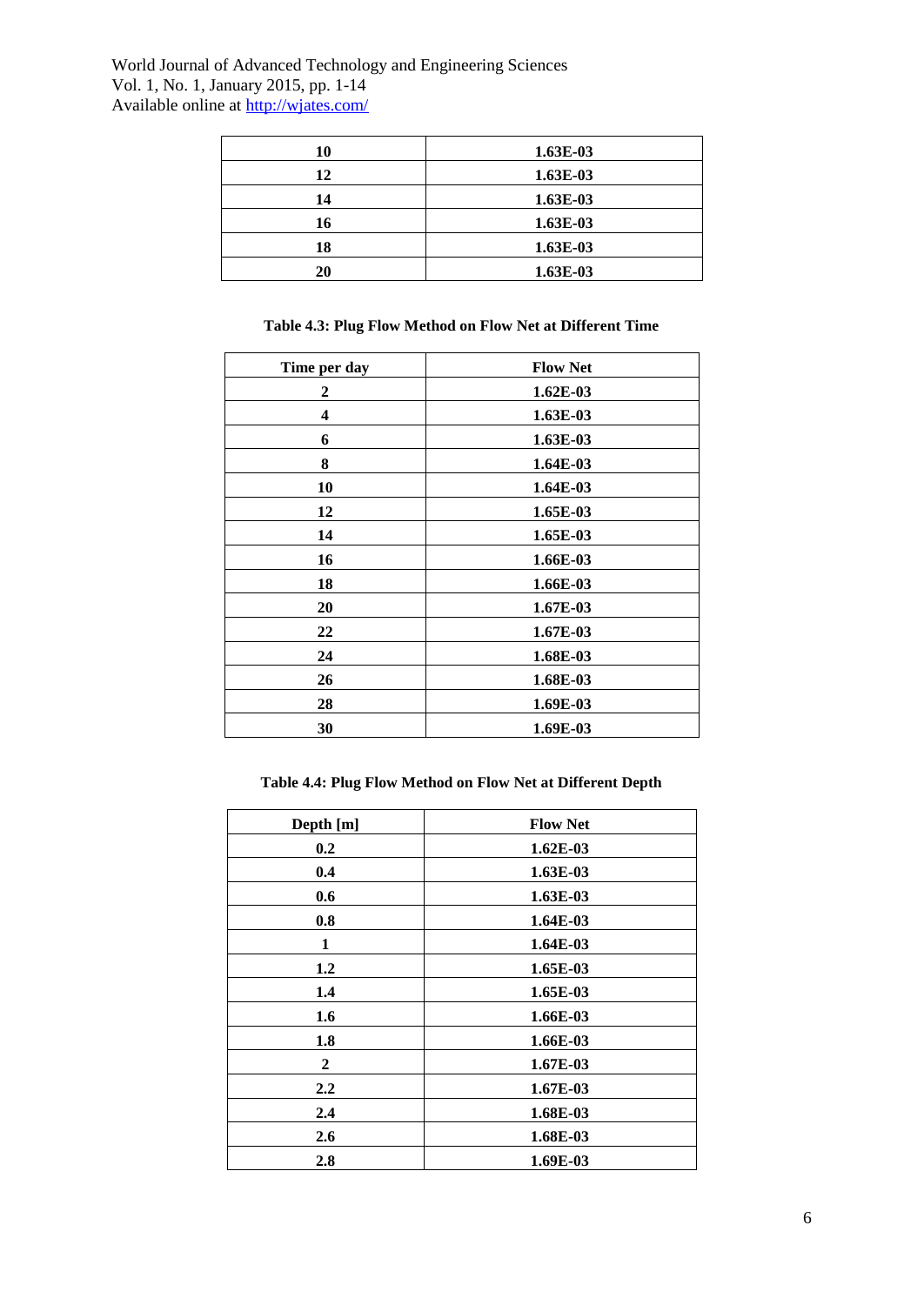|--|

#### **Table: 4.5 Comparison of Theoretical and Measured Values of Plug Flow Method on Flow Net at Different Depth**

| Depth [M] | <b>Theoretical Values</b> | <b>Measured Values</b> |
|-----------|---------------------------|------------------------|
| 2         | $1.62E-03$                | 1.01E-03               |
| 4         | $1.62E-03$                | 1.00E-03               |
| 6         | $1.62E-03$                | 1.00E-03               |
| 8         | $1.62E-03$                | 1.01E-03               |
| 10        | $1.63E-03$                | 1.01E-03               |
| 12        | $1.63E-03$                | 1.01E-03               |
| 14        | 1.63E-03                  | 1.01E-03               |
| 16        | $1.63E-03$                | 1.01E-03               |
| 18        | $1.63E-03$                | 1.01E-03               |
| 20        | $1.63E-03$                | $1.02E-03$             |

**Table: 4.6 Comparison of Theoretical and Measured Values of Plug Flow Method on Flow Net at Different Time**

| Time per day | <b>Theoretical Values</b> | <b>Measured Values</b> |
|--------------|---------------------------|------------------------|
| 2            | $1.62E-03$                | 1.01E-03               |
| 4            | $1.62E-03$                | 1.00E-03               |
| 6            | $1.62E-03$                | 1.00E-03               |
| 8            | $1.62E-03$                | 1.01E-03               |
| 10           | 1.63E-03                  | 1.01E-03               |
| 12           | $1.63E-03$                | 1.01E-03               |
| 14           | 1.63E-03                  | 1.01E-03               |
| 16           | $1.63E-03$                | 1.01E-03               |
| 18           | $1.63E-03$                | 1.01E-03               |
| 20           | $1.63E-03$                | $1.02E-03$             |

**Table: 4.7 Comparison of Theoretical and Measured Values of Plug Flow Method on Flow Net at Different Depth**

| Depth [m] | <b>Theoretical Values</b> | <b>Measured Values</b> |
|-----------|---------------------------|------------------------|
| 0.2       | $1.62E-03$                | 1.00E-03               |
| 0.4       | $1.62E-03$                | 1.00E-03               |
| 0.6       | $1.62E-03$                | 1.00E-03               |
| 0.8       | $1.62E-03$                | 1.00E-03               |
| 1         | $1.62E-03$                | 1.00E-03               |
| 1.2       | $1.62E-03$                | 1.00E-03               |
| 1.4       | $1.62E-03$                | 1.01E-03               |
| 1.6       | 1.63E-03                  | 1.01E-03               |
| 1.8       | $1.63E-03$                | 1.01E-03               |
|           | $1.63E-03$                | 1.01E-03               |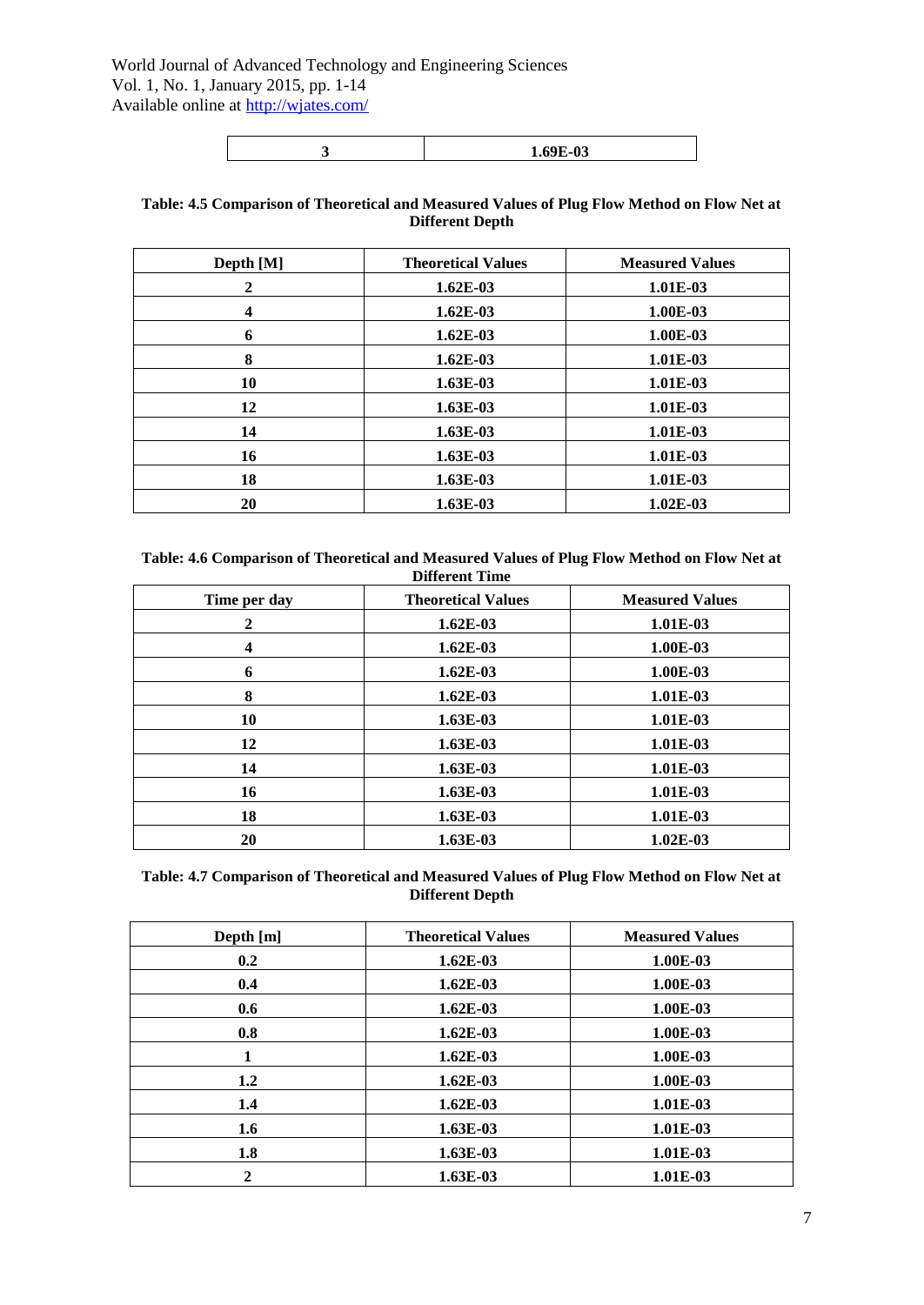| $2.2\,$ | $1.63E-03$ | 1.01E-03 |
|---------|------------|----------|
| 2.4     | $1.63E-03$ | 1.01E-03 |
| 2.6     | $1.63E-03$ | 1.01E-03 |
| 2.8     | $1.63E-03$ | 1.01E-03 |
|         | $1.63E-03$ | 1.01E-03 |

| Table: 4.8 Comparison of Theoretical and Measured Values of Plug Flow Method on Flow Net at |
|---------------------------------------------------------------------------------------------|
| <b>Different Depth</b>                                                                      |

| Time per day | <b>Theoretical Values</b> | <b>Measured Values</b> |
|--------------|---------------------------|------------------------|
| $\mathbf{2}$ | $1.62E-03$                | 1.00E-03               |
| 4            | 1.63E-03                  | 1.01E-03               |
| 6            | 1.63E-03                  | 1.01E-03               |
| 8            | 1.64E-03                  | 1.02E-03               |
| 10           | $1.64E-03$                | $1.02E-03$             |
| 12           | 1.65E-03                  | 1.02E-03               |
| 14           | 1.65E-03                  | 1.03E-03               |
| 16           | 1.66E-03                  | 1.03E-03               |
| 18           | 1.66E-03                  | $1.04E-03$             |
| 20           | 1.67E-03                  | 1.04E-03               |
| 22           | 1.67E-03                  | 1.04E-03               |
| 24           | 1.68E-03                  | 1.05E-03               |
| 26           | 1.68E-03                  | 1.05E-03               |
| 28           | 1.69E-03                  | 1.06E-03               |
| 30           | 1.69E-03                  | 1.06E-03               |



**Figure 1: Plug Flow Method on Flow Net at Different Depth**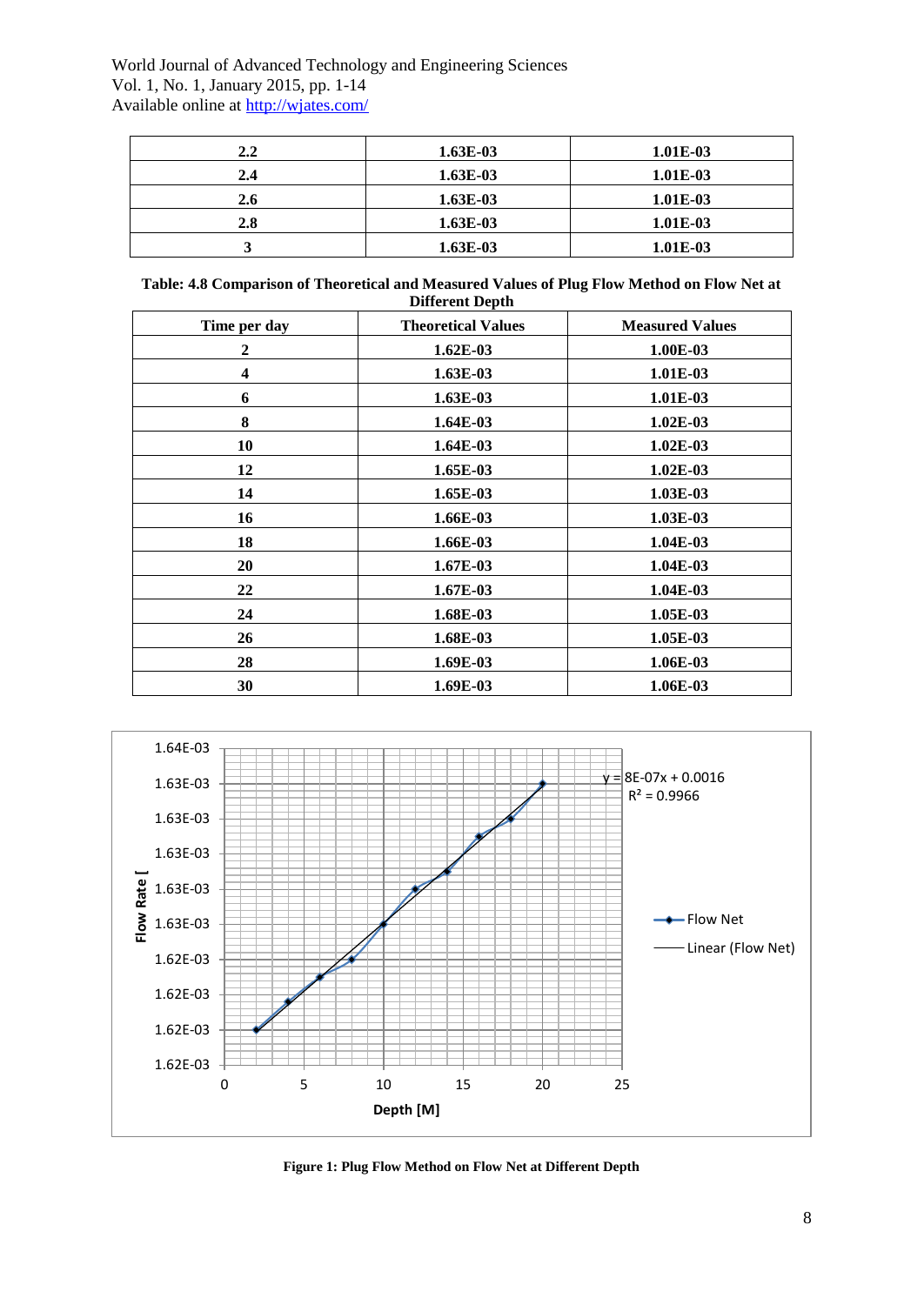

**Figure 2: Plug Flow Method on Flow Net at Different Depth**



**Figure 3: Plug Flow Method on Flow Net at Different Time**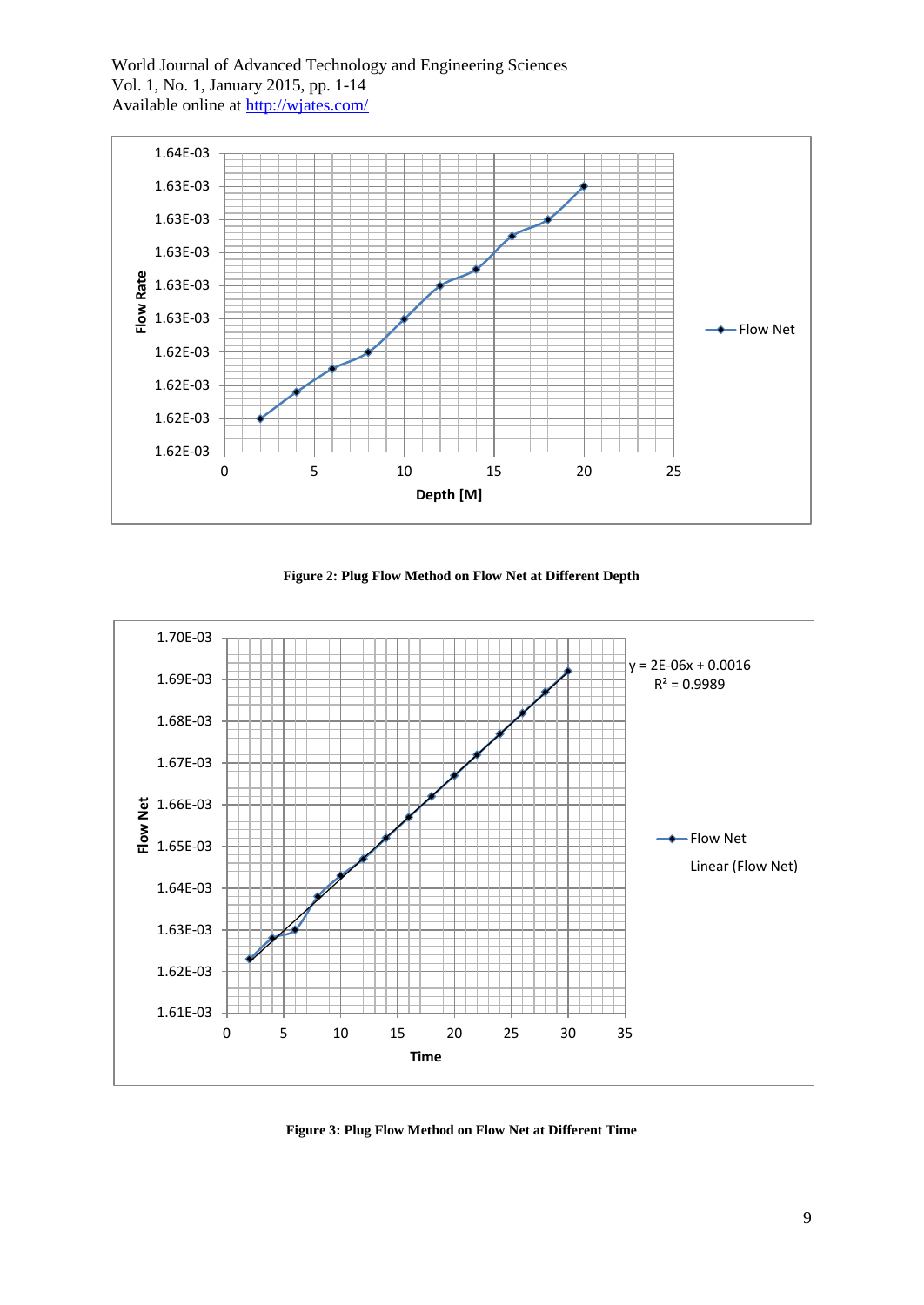

**Figure 4: Plug Flow Method on Flow Net at Different Time**



**Figure: 5 Comparison of Theoretical and Measured Values of Plug Flow Method on Flow Net at**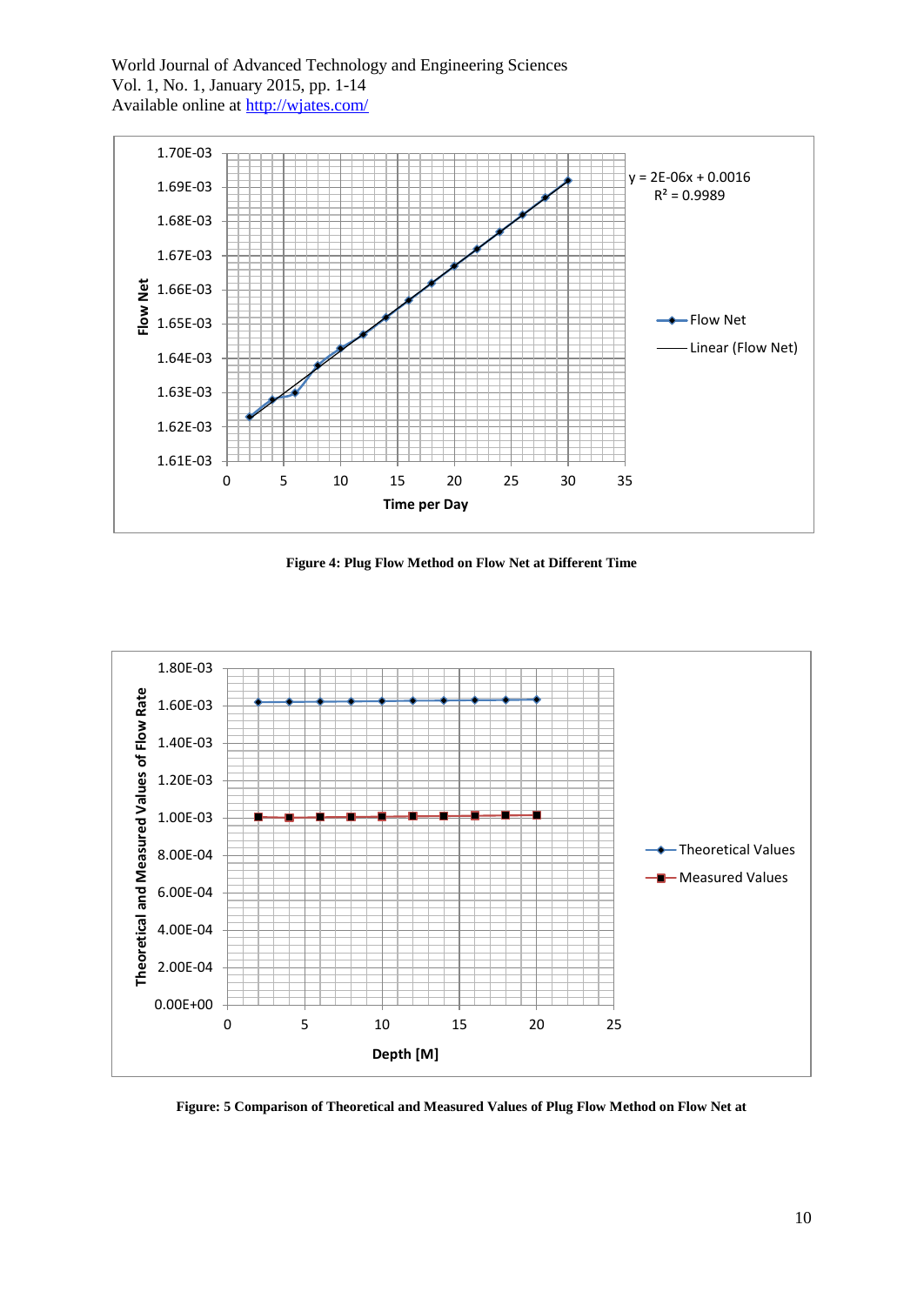

**Figure: 6 Comparison of Theoretical and Measured Values of Plug Flow Method on Flow Net at Various Time**



**Figure: 7 Comparison of Theoretical and Measured Values of Plug Flow Method on Flow Net at Various Time**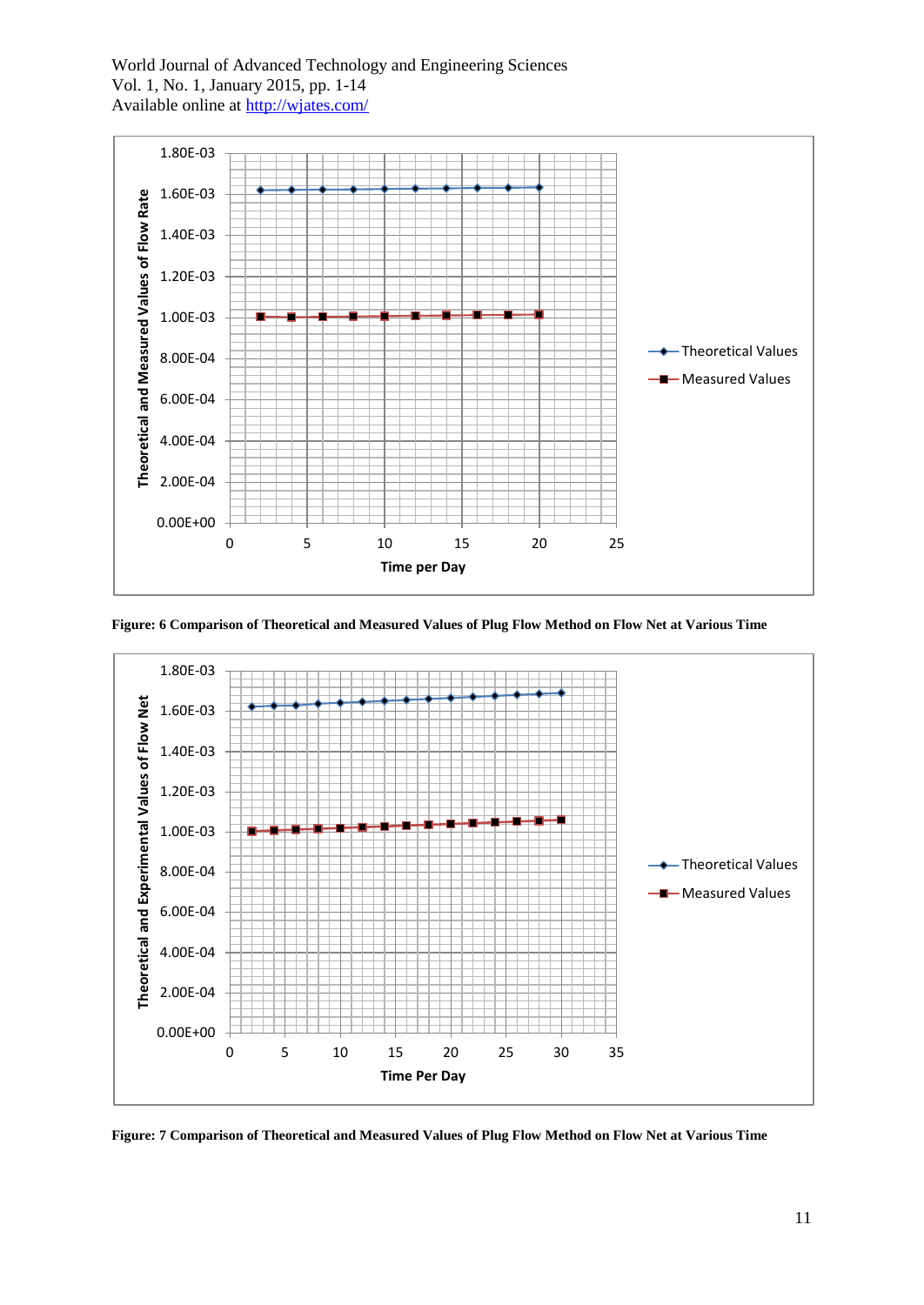

**Figure: 8 Comparison of Theoretical and Measured Values of Plug Flow Method on Flow Net at Various Time**

The express figures shows the migration of flow within the formation under several influences from geological formation of the area, the rate of flow in figure one to four express the rate of flow in an exponential level as presented in the figures, the expression implies that the rate flow within the pore distribution of the strata are influenced by some predominant formation characteristics, the depositional structure of the strata within the intercedes are deposited under the influences of these predominant formation characteristics expressing rapid migration of flow in exponential state. Such development influences the direction of flow net in the study as area expressed in figure one to four. While figure five to eight are the comparison between the theoretical values from model simulation and the experimental values that determine the rate of flow at any formation, both parameter in there graphical representation express best fit in exponential linear direction, this implies that there rapid increase of flow under the influences of porosity, this formation characteristic as early stated above is the predominant influential parameters that pressure the flow net deposition in the study location.

#### **5. Conclusion**

The behaviour of flow net in the study area expresses lots of influences from formation characteristics, flow net are monitored by application of this concept that determine the actual velocity of flow including pore distribution of the strata within the formation, predominant formation characteristics like porosity were found to influences the velocity of flow to be very high rate, the behaviour of fluid flow in the strata are base on the geological setting reflecting on the structural deposition of the formation between the intercedes, such condition are express in the developed model including other influential deposition that were not focus of the study such as thermo-hydro-mechanical coupling, this means the interaction between fluid, solid and changing temperature field in the system composed by them. In the question of thermo-hydro mechanical coupling, thermal effect and of fluid pore pressure are base on rock deformation; this deformation and fluid seepage lead to changes in temperature field. Rock deformation and thermal effects lead to changes of reservoir permeability characteristics and pore fluid pressure, thus affecting the seepage of fluid; the above three affects concurrent.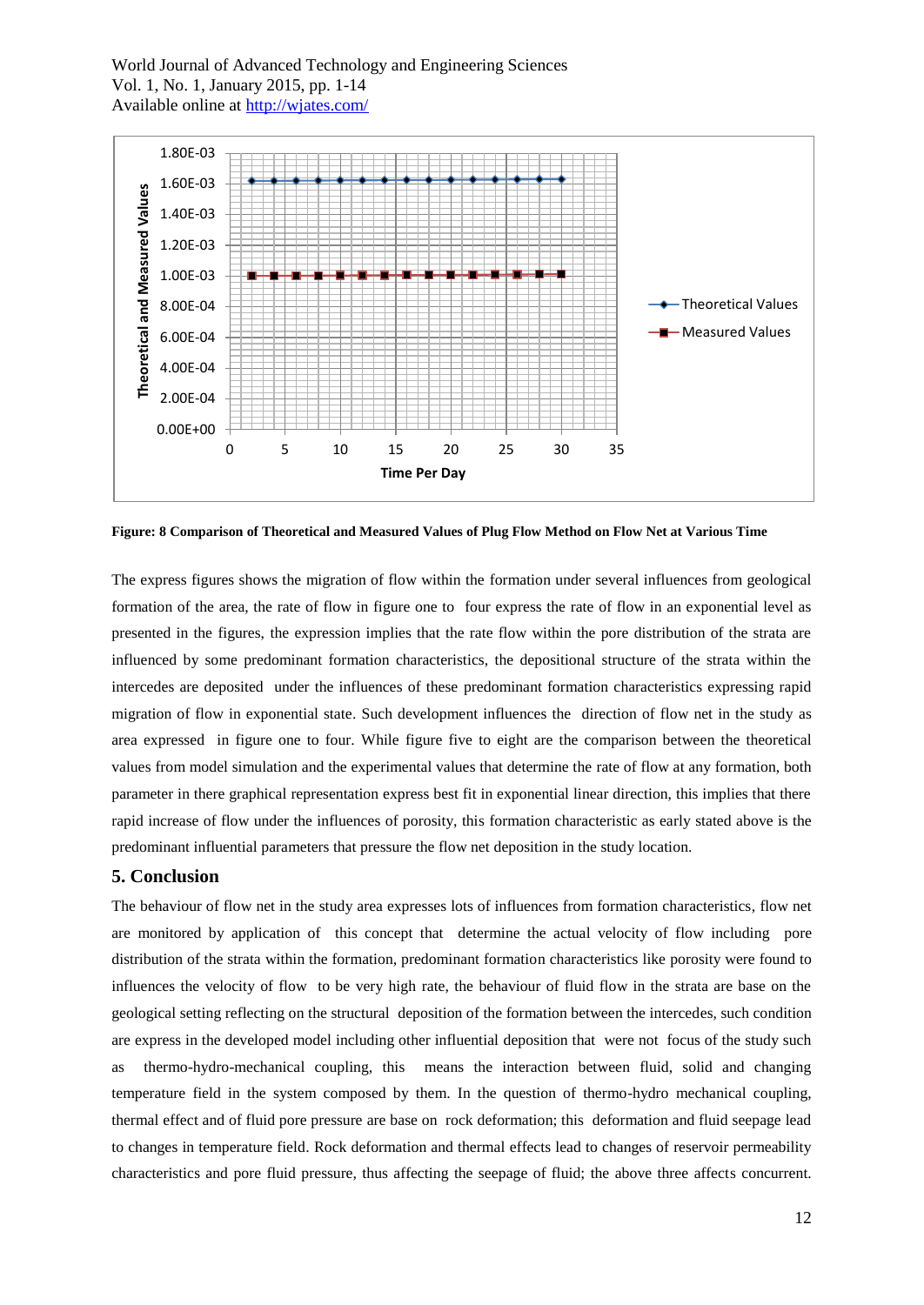The reservoir has large temperature field fluctuations, especially the implementation of thermal recovery, which was located in the deep underground, having great stress and pore fluid pressure and severe temperature changing; reservoir rock shows complex deformation characteristics, combined with regular injection mining disturbance, leading to reservoir seepage, deformation, temperature in a complex interaction and constantly changing with time and space, so, The reservoir that large temperature field fluctuations, especially the implementation of thermal recovery that is typically thermo-hydro-mechanical coupling system. The state parameters are other influences in the system, but were not predominant as early stated above, the study is imperative because flow net has under geophysical characteristics must interact with other parameters in the formation, such condition developed variation in the deposition of flow net in the soil.

#### **References**

[1]. Liu Jianjun; Lin Xiangui. Mathematical model for three fields matching in development [J],Special Oil & Gas Reservoirs,2001,8 (2): 31-37(in Chinese).

[2]. WANG Zi ming; DU Zhi min. The Fluid-Solid-Heat Coupled Math s Model in the Multiphase Flow Porous Media of Elastic Reservoir [J],Petroleum Geology & Oilfield Development in Daqing,2003,22 (1): 29-31,37(in Chinese).

[3]. Huang Tao Yang Lizhong. A Mathematical Model for the Coupling among Groundwater Seepage Stress Temperature in Engineering Rock Mass [J]. journal of southwest jiaotong university,1999,34 (1):11-15(in Chinese).

[4]. Liang Bing,Liu Jianjun,Fan Houbin,Zhang Mengtao.the mathematical model and its numerical solution of gas flowunder unequal temperatures[J]. Chinese Journal of Rock Mechanics and Engineering,2000,19(01):1-5(in Chinese).

[5]. Liang Bing,Sun Keming,Xue Qiang.The Research of Fluid-solid Coupling in the Ground Engineering[J].Journal of Liaoning Technical University,2001,20(02):129-134 (in Chinese).

[6]. Zhao Yangsheng,Wang Ruifeng,Hu Yaoqing,Wan Zhijun,Xie Yaoshe.3d numerical simulation for coupled thm of rock matrix-fractured media in heat extraction in hdr[j].chinese journal of rock mechanics and engineering ,2002,21(12): 1751-1755(in Chinese).

[7]. Wu Yanqing. Principles of rock mass hydraulics[J],Hydrogeology and Engineering Geology,1997,(02): 54- 57(in Chinese).

[8]. Kong Xiangyan,Li Daolun,Xu Xianzhi,Lu Detang.Study on the mathematical models of coupled thermalhydrological-mechanical (THM) processes[J].Journal of Hydrodynamics,2005,20(02): 270-274(in Chinese).

[9]. Xue Qiang, Liang Bing, Wang Qixin. application of multi-field coupling theory to the process of contaminant transport[J].Chinese Journal of Rock Mechanics and Engineering,2002,21(S2): 2318-2321(in Chinese).

[10]. Song Shaoyun. modeling of multiphysics problem and research of coupling relation[j],Journal of Wuhan Polytechnic University, 2005,24(04): 21-23(in Chinese).

[11]. Xu Hehua ,Zhang Jian Xiong ,Liangping . the numerical simulation of coupling flow,temperature and pressure in yinggehai basin[j].china offshore oil and Gas, 1999,13(04): 297-300(in Chinese).

[12]. Li Ning ,Chen Bo, Chen Feixiong . heat - moisture - deformation coupled model for composite foundation in cold zone[j].china civil engineering Journal,2003,36(10):66-71(in Chinese).